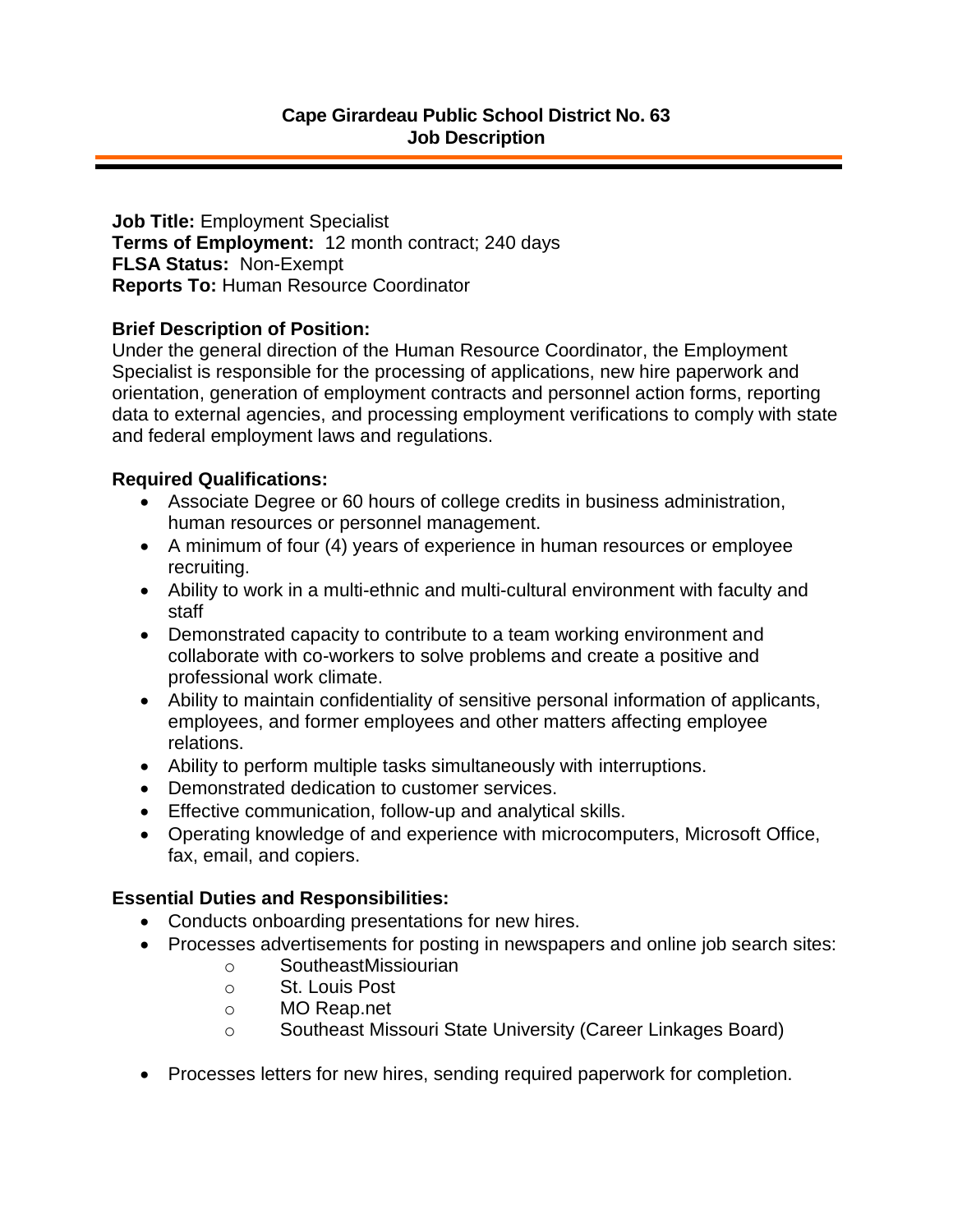- Ensures compliance with all federal and state employment and equal opportunity laws.
- Maintains Personnel Change spreadsheet of opened and filled position for the upcoming school year.
- Notifies employees of Family & Medical Leave Act (FMLA) eligibility.
- Maintains employee files, ensuring all required paperwork and certification documents are present:
	- o Generate initial new hire contracts and personnel action forms
	- o Complete E-verify
	- o Create and distribute Employee's Portal Letter
	- o Verify employee's years of experience
- Generates amended contracts and update employee's records (SISFIN and personnel folder) for the purpose of processing horizontal movement.
- Generates extended contracts and stipends for all active employees.
- Acts as records custodian, determining which employees to archive.
- Establishes employee's job list and demographics in SISFIN.
- Reviews and processes monthly invoices for advertisement postings for accurate payment.
- Designs and generates statistical reports regarding employment, staffing, positions, education, leave usage as required by the superintendent or designee and/or state and federal law and regulations.
- Processes fingerprints and background checks in the absence of the CAO receptionist.

## **Physical Demands/Environmental Factors:**

- Ability to work in a climate controlled building, as well as in inclement weather.
- Ability to stand, walk, and move around for long periods of time.
- Ability to see and read, with or without vision aids, a computer screen and printed matter.
- Sufficient hearing to understand speech at normal room levels, and to hear and understand speech on the telephone.
- Manual dexterity to operate a telephone and enter data into a computer using both hands.
- Ability to communicate, effectively and efficiently with sufficient volume to be heard in normal conversation, on the telephone, and addressing groups.
- Ability to exert up to 30 pounds of force to lift, carry, push, pull, or otherwise move objects.